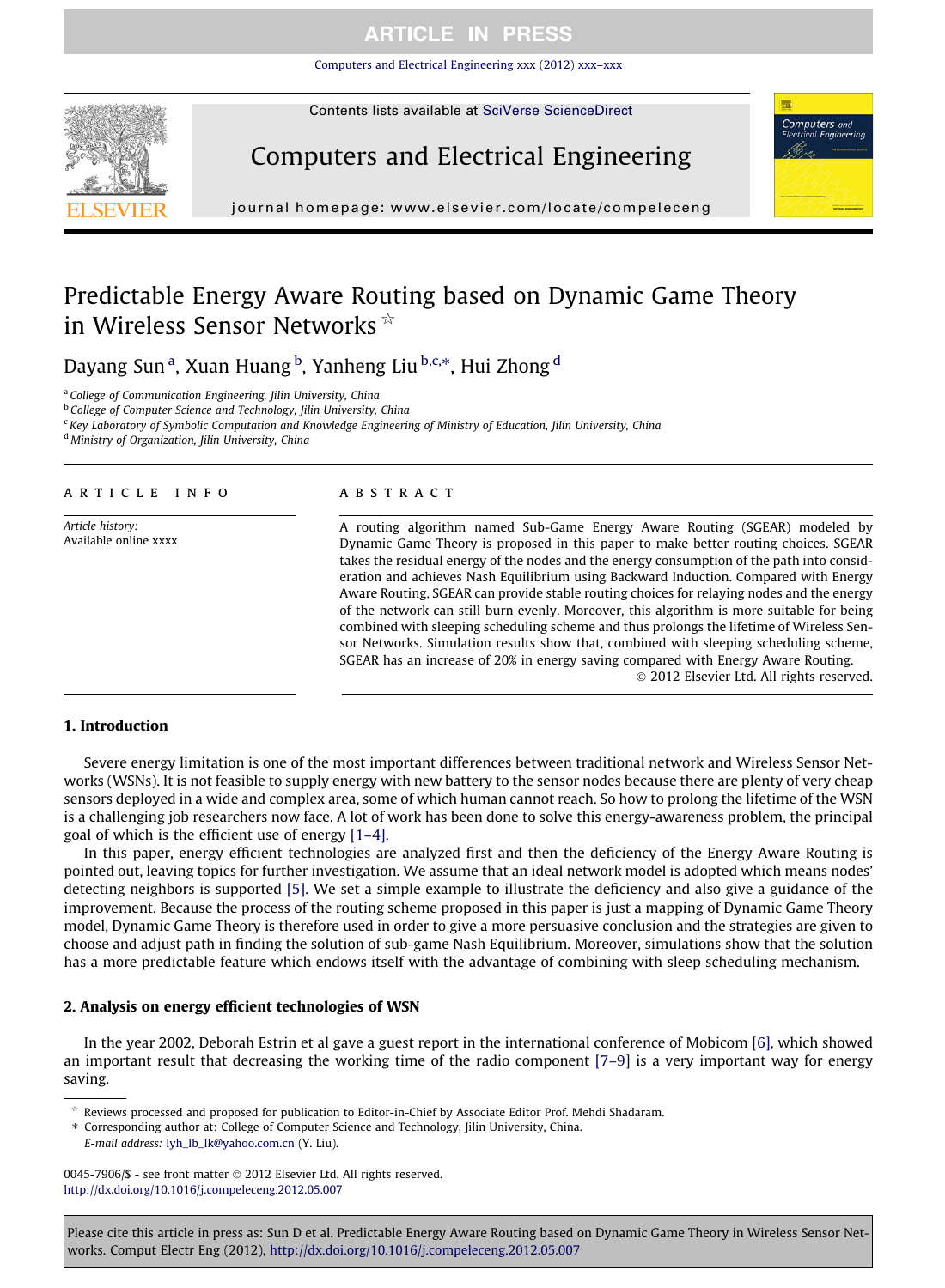### **ARTICLE IN PRESS**

2 D. Sun et al. / Computers and Electrical Engineering xxx (2012) xxx–xxx

In recent years, a lot of researchers have focused on diminishing the network energy consumption. Such work can be illustrated from micro and macro perspectives respectively. In micro aspect, coding [\[10\],](#page--1-0) data compression [\[11–15\]](#page--1-0) and data aggregation [\[14,16\]](#page--1-0) can be used to reduce the power consumption by transmitting less data. Meanwhile, the nodes can be arranged to get into the sleep mode when there is no transmission task, which can be called sleep scheduling [\[17,18\].](#page--1-0) These researches from micro angle have laid a solid foundation for the energy saving issue, and furthermore, sleep scheduling plays a very important role especially when the scenario has a low frequency of data transmission. But in the micro aspect, the schemes have only considered the energy consumption of individual nodes or path, which has a feature of centralization, that is, the feature of burning the energy of the nodes along those paths. This leaves the network with a wide disparity in the energy levels of the nodes, eventually leading to disconnected subnets [\[19,20\]](#page--1-0), and thus the network loses the ability to serve. To avoid this, alternative paths are chosen to balance the lifetime. Therefore, how to schedule the routing is the main subject of lifetime issues, the goal of which is to develop an optimal schedule strategy so that the energy of the nodes can burn evenly and furthermore to use the energy efficiently [\[20–23\].](#page--1-0) Although clustering is another hot topic achieve energy efficiency [\[24,25\]](#page--1-0), the routing schemes among clusters and within a cluster still have to face the challenges stated above. So we do not mention clustering technologies in this paper.

Among the energy efficient technologies, Energy Aware Routing is a typical macro scheme [\[19\].](#page--1-0) It chooses the forward path based on the available energy of the nodes and the request energy of the path. The power available (PA) of the nodes is the energy left at present. The request energy of the path can be calculated using different radio propagation models [\[7–9\]](#page--1-0).

Energy Aware Routing does make great progress in solving the disconnected-subnet problem. However, it does not focus on the lifetime of WSN. A scheme is proposed in [\[19\]](#page--1-0) ensuring that the optimal path will not always be chosen so that the network degrades gracefully as a whole rather than getting partitioned. To achieve this, multiple paths are found between source and destinations, and each path is assigned a probability of being chosen, depending on the energy metric. In the scheme, paths are randomly chosen depending on the probabilities. This means that none of the paths is used all the time, preventing energy depletion. However, the scheme is based on the probability and it can only give an average result, furthermore it is not easy to combine with sleep scheduling mechanism. In literature [\[20\],](#page--1-0) the Energy Aware Routing in [\[19\]](#page--1-0) has been modified in the lifetime point of view. The new scheme chooses the path according to proportion of the path cost and the min power available value. It draws a balance between the lifetime of the network and the lifetime of single path. But in fact, the path cost has been allocated in each node, not in the minimum-power-available node, so this approach cannot prevent the occurrence of disconnection. Furthermore, it can draw the result of irregular changing. For convenience, we give the following two definitions before illustrating the irregular changing scenario.

**Definition 1.** If node A sends data to node B, then A is called up-direction node, B is called down-direction node.

**Definition 2.** Let c be the total energy consumption of the path L, let a be the minimum power available value among the nodes in path  $L$ , define  $a/c$  as the path survivability factor.

Theorem 1. The path survivability factor can gain an irregular change when some new node is added to the path.

Theorem 1 can be demonstrated by Fig. 1. Let the energy consumption of path  $L_1$  be  $c_1$ , the minimum power available value among the nodes in path  $L_1$  be  $a_1$ ; let the energy consumption of path  $L_2$  be  $c_2$ , the minimum power available value among the nodes in path  $L_2$  be  $a_2$ ; the power available value of node S be as  $(a_s > a_1; a_s > a_2)$ , the energy consumption of one hop of node S be  $c_s$ . According to literature [\[17\]](#page--1-0), when it comes to the path choice of M, M choose the path from  $L_1$ and  $L_2$  that satisfy max ( $a_1/c_1$ ,  $a_2/c_2$ ), When it comes to the path choice of S, S choose the path between  $L_1'$  and  $L_2'$  that satisfy max  $(a_1/(c_1+c_s), a_2/(c_2+c_s))$ . Unfortunately there does exist a scenario that satisfies  $(a_1/c_1) < (a_2/c_2)$  and  $a_1/(c_1+c_s) > a_2/$  $(c_2 + c_s)$ , for example,  $a_1 = 3$ ,  $c_1 = 5$ ,  $a_2 = 2$ ,  $c_2 = 3$ ,  $c_s = 2$ . That means node M will choose path  $L_1$  while node S will choose path  $L_2'$ . A further analysis shows that node S has no other choice but to send data to node M which chooses path  $L_1$ , though node S would have chosen path  $L_2$ '. Therefore, the actual path is  $L_1'$ . We call this scenario an irregular change, and node M is called irregular changing node.

Theorem 2. The choice of irregular changing node has nothing to do with that of the up-direction nodes.



Fig. 1. Irregular change in path choosing.

Please cite this article in press as: Sun D et al. Predictable Energy Aware Routing based on Dynamic Game Theory in Wireless Sensor Networks. Comput Electr Eng (2012), <http://dx.doi.org/10.1016/j.compeleceng.2012.05.007>